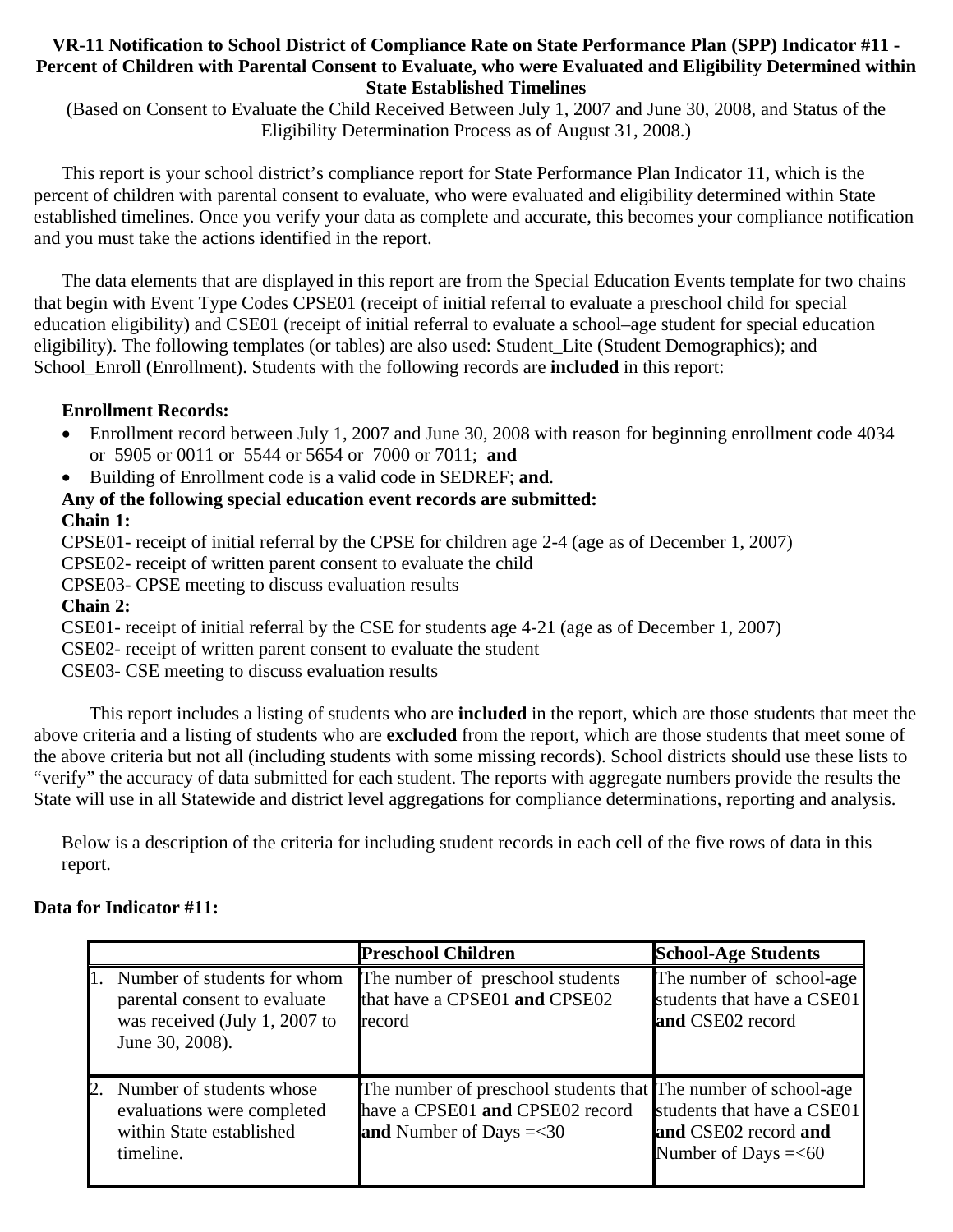|    |                                                                                                                                                                                                     | <b>Preschool Children</b>                                                                                                                                                                                                                                                                              | <b>School-Age Students</b>                                                                                                                                                         |
|----|-----------------------------------------------------------------------------------------------------------------------------------------------------------------------------------------------------|--------------------------------------------------------------------------------------------------------------------------------------------------------------------------------------------------------------------------------------------------------------------------------------------------------|------------------------------------------------------------------------------------------------------------------------------------------------------------------------------------|
|    | 3. Number of children whose<br>within State established time<br>lines, but for reasons that are<br>considered to be in compliance<br>with State requirements.                                       | The number of preschool students that The number of school-age<br>evaluations were not completed have a CPSE01 and CPSE02 record<br>and Number of Days $> 30$ and there is and CSE02 record and<br>a Reason Code = CPSER01 or<br>CPSER02 or CPSER03 or CPSER05<br>or CPSER06 or CPSER07 or<br>CPSER09. | students that have a CSE01<br>Number of Days $> 60$ and<br>there is a Reason Code $=$<br>CSER01 or CSER02 or<br>CSER03 or CSER05 or<br>CSER06 or CSER08 or<br>CSER <sub>10</sub> . |
|    | 4. Number of children whose<br>evaluations were not completed<br>within State established time lines,<br>but for reasons that are considered<br>to be NOT in compliance with<br>State requirements. | The number of preschool students that The number of school-age<br>have a CPSE01 and CPSE02 record<br>and Number of Days $> 30$ and there<br>is a Reason Code = CPSE04 or<br>CPSE08 or CPSER10                                                                                                          | students that have a CSE01<br>and CSE02 record and<br>Number of Days $> 60$ and<br>there is a Reason Code $=$<br>CSE04 or CSER07 or<br>CSER09                                      |
| 5. | Compliance Rate [Line 2]<br>divided by (Line 1 minus Line<br>$3)*100$ ]                                                                                                                             |                                                                                                                                                                                                                                                                                                        |                                                                                                                                                                                    |

# **Reasons for Exceeding the Timeline Provided by the School District\***

| <b>Reasons in Compliance with</b><br><b>State Requirements (for children</b><br>included in Row 3 of the above<br>table)                                     | <b>Number of Preschool Children</b>                                                                         | <b>Number of School-Age Students</b>                                                                         |
|--------------------------------------------------------------------------------------------------------------------------------------------------------------|-------------------------------------------------------------------------------------------------------------|--------------------------------------------------------------------------------------------------------------|
| CPSER01 or CPSER02 or<br>CPSER03 or CPSER05 or<br>CPSER06 or CPSER07 or<br>CPSER09 or CSER01 or CSER02,<br>CSER03 or CSER05 or CSER06 or<br>CSER08 or CSER10 | Number of preschool children with<br>each Reason Code that is in<br>compliance with State requirements.     | Number of school-age students with each<br>Reason Code that is in compliance with<br>State requirements.     |
| <b>Reasons NOT in Compliance</b><br>with State Requirements (for<br>children included in Row 4 of the<br>above table)                                        |                                                                                                             |                                                                                                              |
| CPSER04 or CPSER08 or<br>CPSER10 or CSER04 or CSER07<br>or CSER09                                                                                            | Number of preschool children with<br>each Reason Code that in not in<br>compliance with State requirements. | Number of school-age students with each<br>Reason Code that is not in compliance<br>with State requirements. |

\*Only the reasons provided by the school district will be included in this table.

There are no reasonability checks for this report, this year.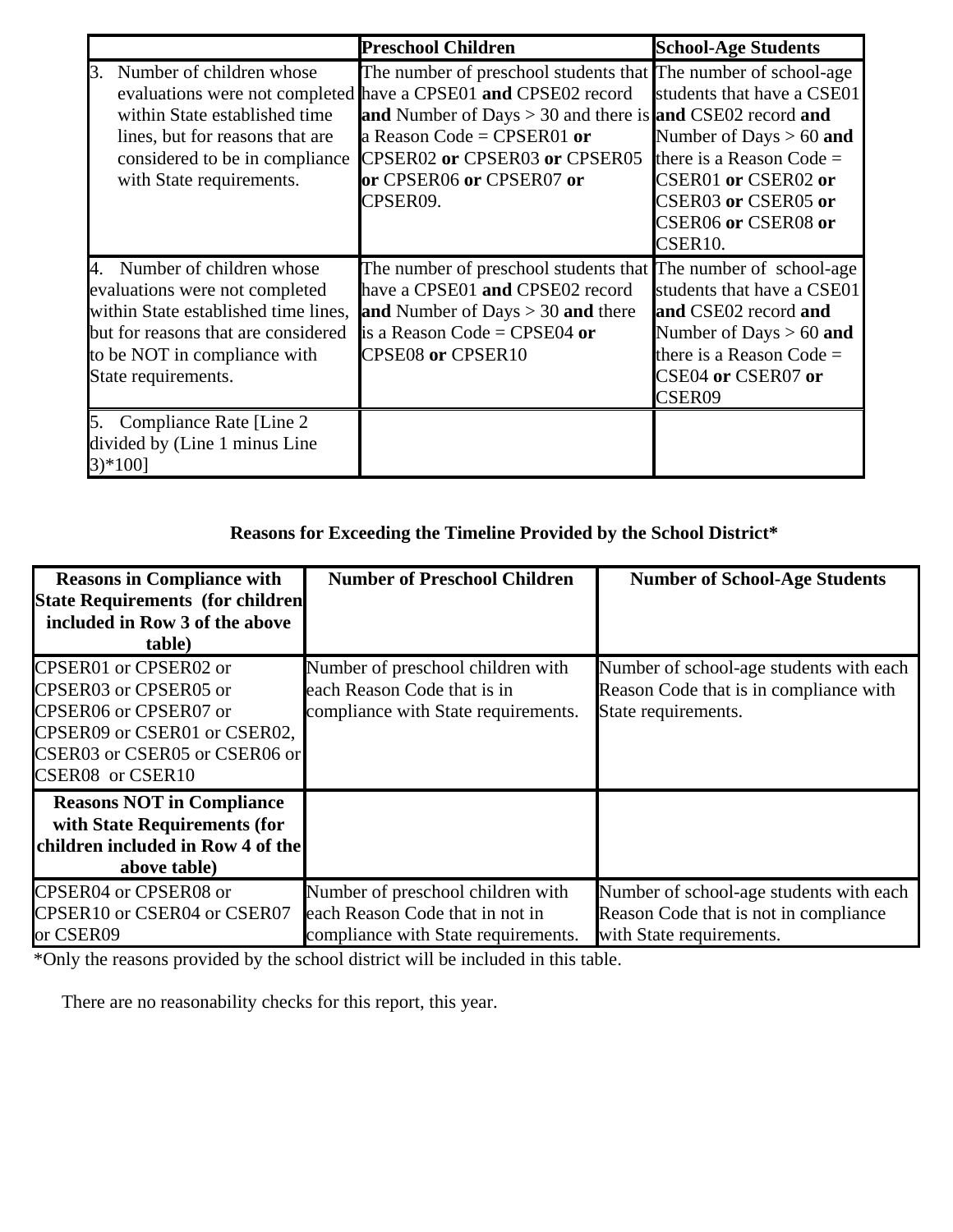#### **VR-11 Notification to School District of Compliance Rate on State Performance Plan (SPP) Indicator #11 - Percent of children with parental consent to evaluate, who were evaluated and eligibility determined within State established timelines**

(Based on Consent to Evaluate the Child Received Between July 1, 2007 and June 30, 2008, and Status of the Eligibility Determination Process as of August 31, 2008.)

# **Name**: XXXXXXXXXXXXXX **SED Code**: XXXXXXXXXXXX

### Date of Notification: October XX, 2008

Your district is assigned to report data for the 2007-08 school year on State Performance Plan Indicator 11, which is percent of children (preschool and school age) with parental consent to evaluate, who were evaluated within State established timelines. You have submitted data for this indicator through the Special Education Events template in two chains, CPSE01 and CSE01. This indicator requires that you report on all preschool children regardless of the source of referral. This means children who are referred from Early Intervention are included in the CPSE01 chain. Also, all school age students for whom your district has CSE responsibility should be included regardless of where students were enrolled at the time of referral (e.g., Charter school, parentally placed in a nonpublic school, homeschooled, etc.).

This report is your school district's compliance report. Once you verify your data as complete and accurate, this becomes your notification and you must take the actions identified below.

Your district's report indicates that  $\overline{XX}$ , percent of preschool children and  $\overline{XX}$ , percent of school-age students received their evaluations and eligibility determinations within the State's required timelines. Provided below are data that were used to compute these rates. The State target for this indicator as stated in NYS' State Performance Plan is that 100 percent of students referred for an initial evaluation for whom parental consent for evaluation has been obtained will be evaluated for initial determination of eligibility for special education within the required State timelines.

School districts are required to take steps to correct any noncompliance as soon as possible but no later than one year from notification of noncompliance. The reasons reported by your district for delays in completing the evaluations on time may assist you in addressing issues leading to noncompliance.

Your district must take the actions identified in the section indicated by an X:

None. Your school district has a 100 percent compliance rate for **both** preschool and school-age students for this indicator **or** 0 preschool and school-age students were referred during the 2007-08 school year for special education eligibility determination. Thank you for your efforts in ensuring timely evaluations of children referred for special education services.

\_\_\_ Your school district's compliance rate is 90 percent to less than 100 percent for **either** preschool **and/or** schoolage students.

• Review your district's data and identify the issues contributing to noncompliance.

• Identify activities and develop an improvement plan to address district issues of noncompliance. This plan is **NOT** submitted to the State Education Department (SED), but must be maintained by your district and be made available upon request.

As soon as possible, but no later than by one year from the date on this notice, submit an online assurance that all issues of noncompliance are corrected. This assurance is to be submitted by logging onto http://pd.nysed.gov website by using your district's assigned userid and password. The Statement of Assurance is available for your use under the 2007-08 school year heading. If you are not able to correct all issues so that all students are evaluated within the required State timelines, you must notify your regional Special Education Quality Assurance (SEQA) office.